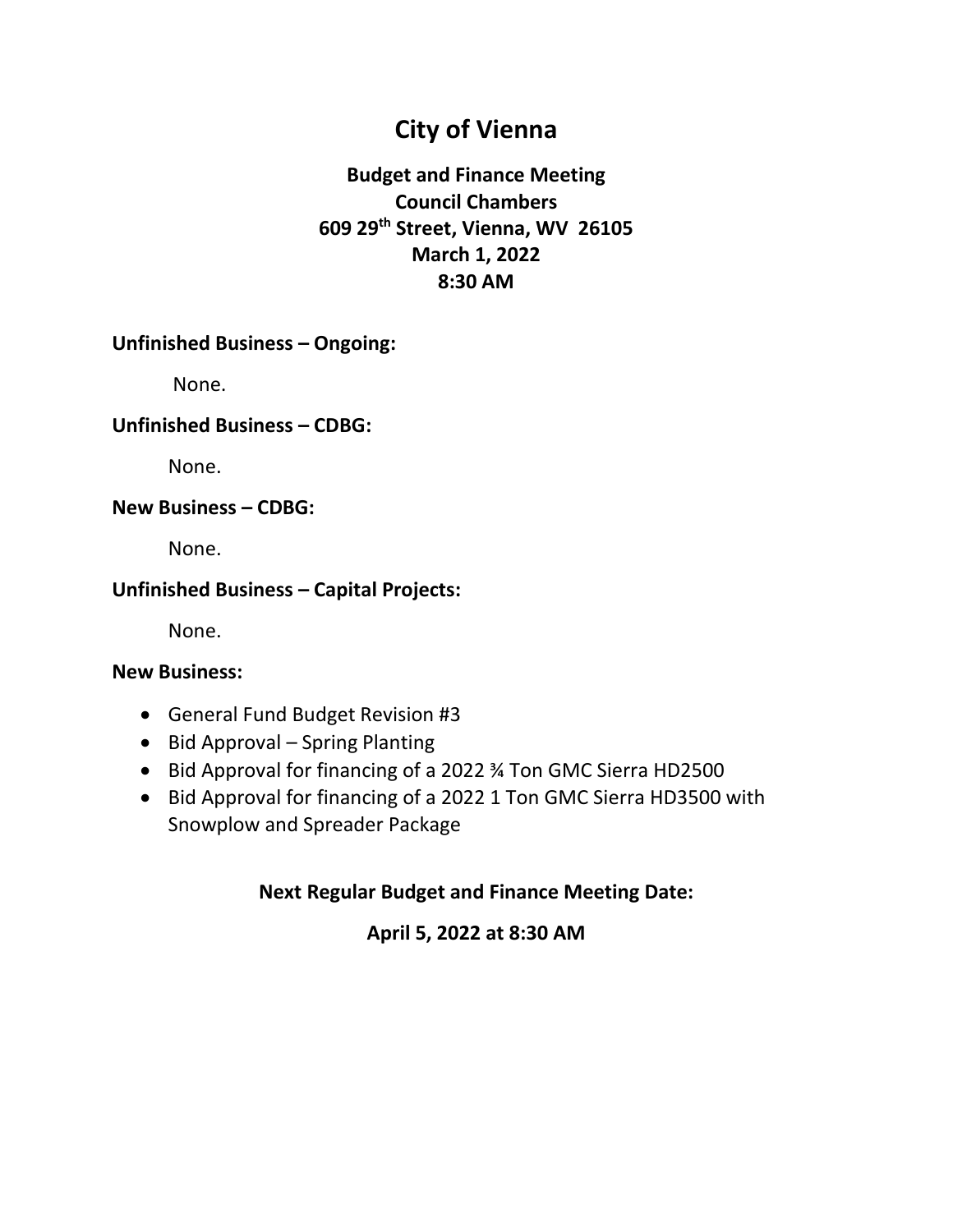### **MEMORANDUM**

| TO:      | JIM LEACH                             |
|----------|---------------------------------------|
| FROM:    | Amy Roberts                           |
| SUBJECT: | 21-22 GENERAL FUND BUDGET REVISION #3 |
| DATF:    | 02/24/2022                            |

| <b>DEPT</b>   | $\mathsf{ACCT}$<br>$\#$ | $\mathsf{ACCT}$<br><b>DESCRIPTION</b> | <b>EXPLANATION</b>                        | <b>CURRENT</b><br><b>BUDGET</b> | <b>INCREASE</b><br>(DECREASE) | REVISED<br><b>BUDGET</b> |
|---------------|-------------------------|---------------------------------------|-------------------------------------------|---------------------------------|-------------------------------|--------------------------|
|               |                         |                                       | NET INCREASE / (DECREASE) TO REVENUE      |                                 | $\overline{0}$                |                          |
| ${\sf FIRE}$  | 500-58                  | Capital Outlay - Other                | Additional work upgrading the sirens      | 25,000                          | 3,850                         | 28,850                   |
|               |                         |                                       |                                           |                                 |                               |                          |
|               |                         |                                       |                                           |                                 |                               |                          |
|               |                         |                                       |                                           |                                 |                               |                          |
|               |                         |                                       |                                           |                                 |                               |                          |
|               |                         |                                       |                                           |                                 |                               |                          |
|               |                         |                                       |                                           |                                 |                               |                          |
|               |                         |                                       |                                           |                                 |                               |                          |
|               |                         |                                       |                                           |                                 |                               |                          |
|               |                         |                                       |                                           |                                 |                               |                          |
|               |                         |                                       |                                           |                                 |                               |                          |
|               |                         |                                       |                                           |                                 |                               |                          |
| CONTINGENCIES | 699                     |                                       | COVER THE ABOVE REVISIONS                 | 140,340                         | $-3,850$                      | 136,490                  |
|               |                         |                                       | NET INCREASE / (DECREASE) TO EXPENDITURES |                                 | 0                             |                          |
|               |                         |                                       |                                           |                                 |                               |                          |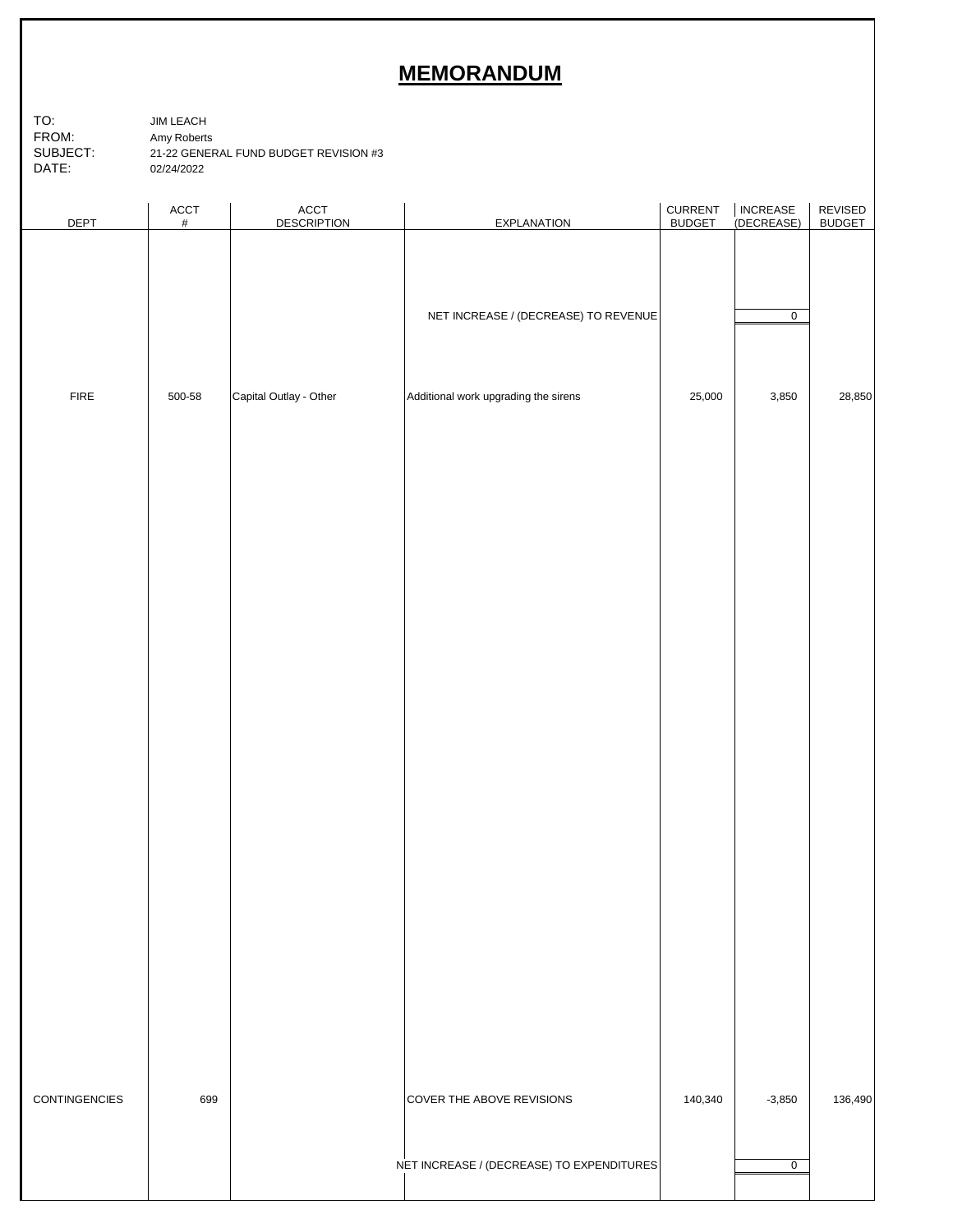### **2022 CITY OF VIENNA BID SHEET CITY OF VIENNA FLOWER BEDS**

#### **BLUE STAR MEMORIAL & BUS STOP ISLAND:**

The Blue Star Memorial the front of the bed to be planted with Begonias and the Bus stop island the Perimeter to be planted with Begonias

Trim plantings and cut back Daylilies

The Red Begonias are to be planted in rows 12" apart and plants will be planted 9" apart.

Apply granular weed preventer to bed and re-mulch with Hardwood Mulch.

After plants are planted water with soluble fertilizer...

Bed maintenance: Plants to be weeded, deadheaded and watered as needed.

Remove annuals at end of season and dispose of

#### **HOLL'S CHOCOLATE FLOWER BED:**

Spray bed with Round-up, ten days prior to planting and clean beds and remove debris.

Plant Red Begonias in rows of 12" apart and plants 9" apart.

After plants are planted water with soluble fertilizer.

Apply granular weed preventer to bed and re-mulch with Hardwood Mulch.

Bed maintenance: Plants to be weeded, deadheaded and watered as needed.

Remove annuals at end of season and dispose of

#### **MEDIAN BEDS - (17 TOTAL):**

Spray beds with Round-up, ten days prior to planting.

Clean up existing Daylilies prior to Begonia installation

Fill outer edge of beds with Red Begonias.

After plants are planted water with soluble fertilizer.

Apply granular weed preventer to bed and re-mulch with Hardwood Mulch.

Bed maintenance: Plants to be weeded, deadheaded and watered as needed.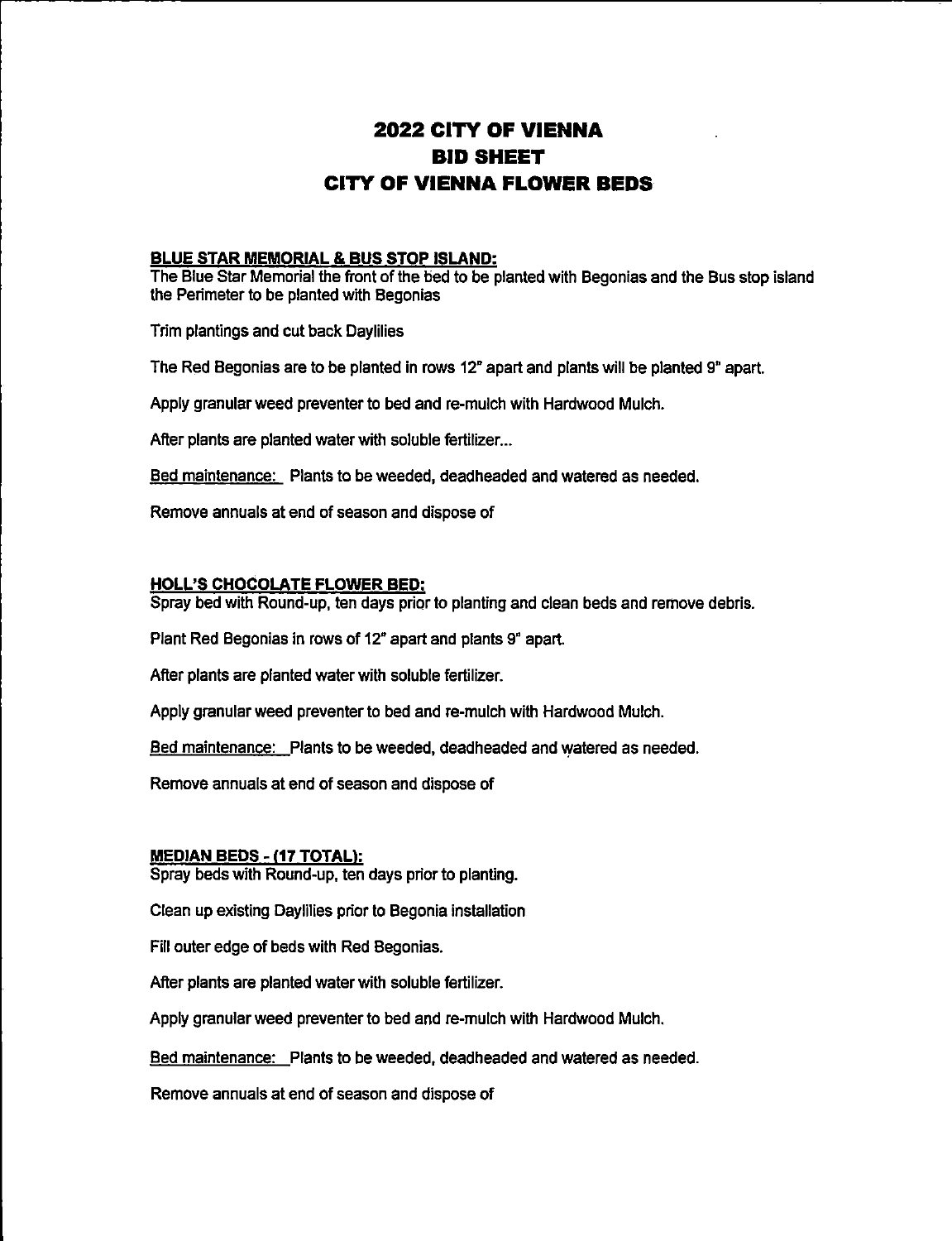#### 2022 CITY GF VIENS AN TEEMS CIE EGER SEWOLT AVERIT 30 YTIG

#### <u>EUSAJE AOTE EUS & JAIROMEM ANTE SUB</u>

The lating Star Moundratistic front of the had to bis planted with Renchias and the Bus strip lated. a proposed in the profit skill be contacted.

pelliva@ to latitud this hord, sig milit

indidendences allo con planted in rows. (2) appropriate that the transposed in energy  $\beta$  1

Popular and the visit of eventual or bed on the multipline with Haranva on Murch.

conduction of the three there with so did not to the

Ten uarbeiten Text in abecumented it abitawled in what is agreement in the

Renione mudual reports to start and another to of

thegal Pratitated bike place "Stillo alway in any report LesH in the

resulting mobile down aw pains you give given

and there are robert comparisons and the comparisons that provided a substitute to

bids, in his bon tellulars laabsteer listu below ou at a net link grounstraged of is

Telleboard one available or insustance of theodoxical

#### TOATOT PPL BURE AND P

Upourtous of service visibility of the transportation of the

invariance in supply into the "NCO principalities are

#### Final muscle sode in a Red Sering and

"Contact any Name, are unified block and yet

donation poughett any dot mest brid in did learn long pada has nong vigory

Bettimine leaving it this to be it in object it in the disclusion as headed.

The served in ears acended in this implication shower left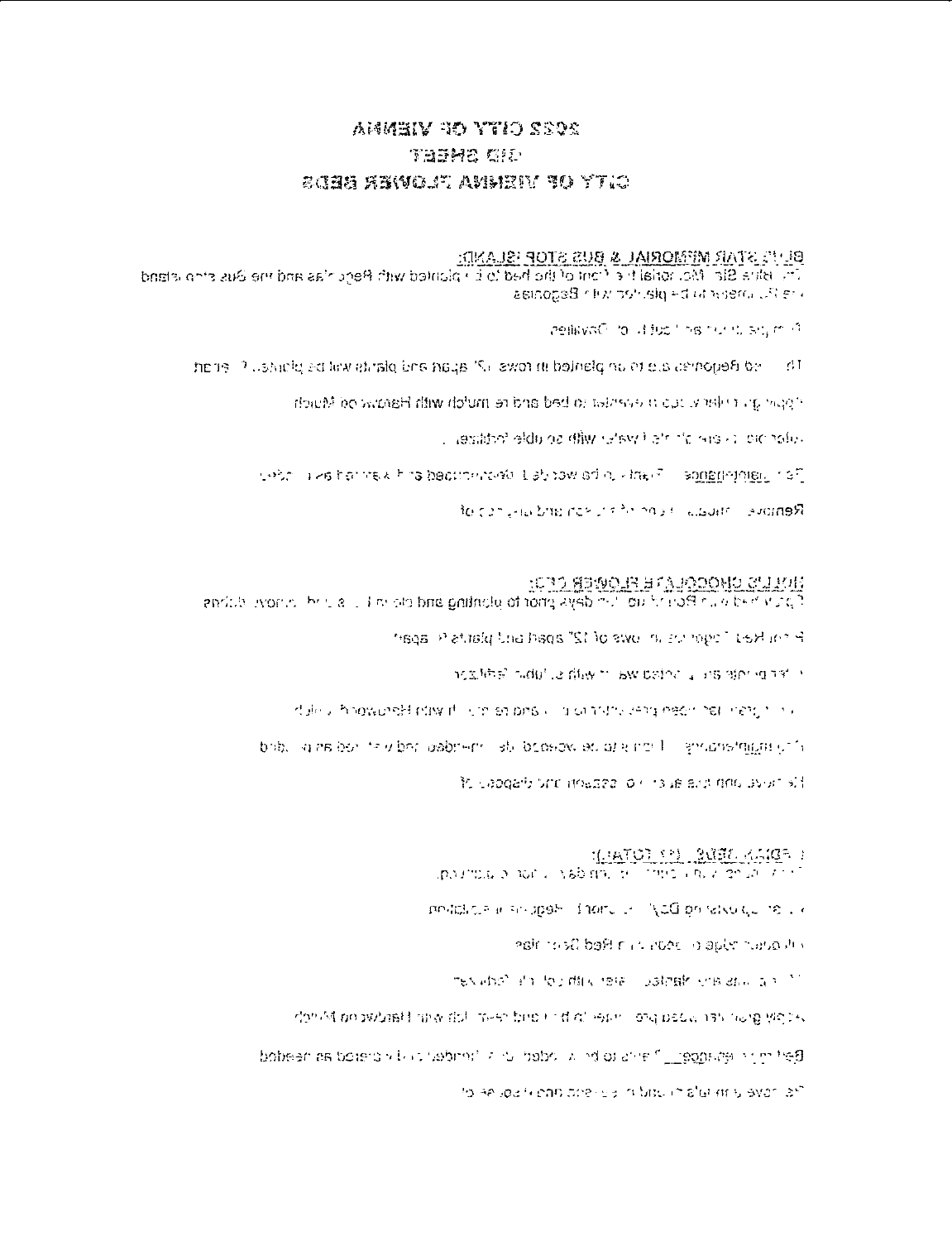#### **SENIOR CITIZEN BUILDING FLOWER BEDS:**

Spray beds with Round-up, ten days prior to planting.

Weed and clean beds and trim plantings

Plant Red Begonias 9" apart around the edge of each flower bed.

Fill in between existing Perennials and Shrubs.

Apply granular weed preventer to bed and re-mulch with Hardwood Mulch.

After plants are planted water with soluble fertilizer.

Bed maintenance: Plants to be weeded, deadheaded and watered as needed.

Remove annuals at end of season and dispose of

#### **60TH STREET MEDIAN PLANTING:**

Spray beds with Round-up, ten days prior to planting.

Weed and clean beds.

Trim plantings as needed

Apply granular weed preventer to bed and re-mulch with Hardwood Mulch.

Two follow-up Round-up sprays to control the Thistle in the beds.

| Flower installation: | 46 (#1)    | <b>Pink Cannas</b>      |
|----------------------|------------|-------------------------|
|                      | 48 (4")    | Melapodium              |
|                      | 30 (flats) | <b>Purple Petunias</b>  |
|                      |            | 40 (flats) Red Begonias |

Bed maintenance: Plants to be weeded, deadheaded and watered as needed

Remove annuals at end of season and dispose of

#### **CITY ELECTRONIC SIGN (KMART PLAZA)**

Band the outside 18" with Red Begonias.

Apply granular weed preventer to bed and re-mulch with Hardwood Mulch.

After plants are planted water with soluble fertilizer.

Trim plantings as needed

Bed maintenance: Plants to be weeded, deadheaded and watered as needed.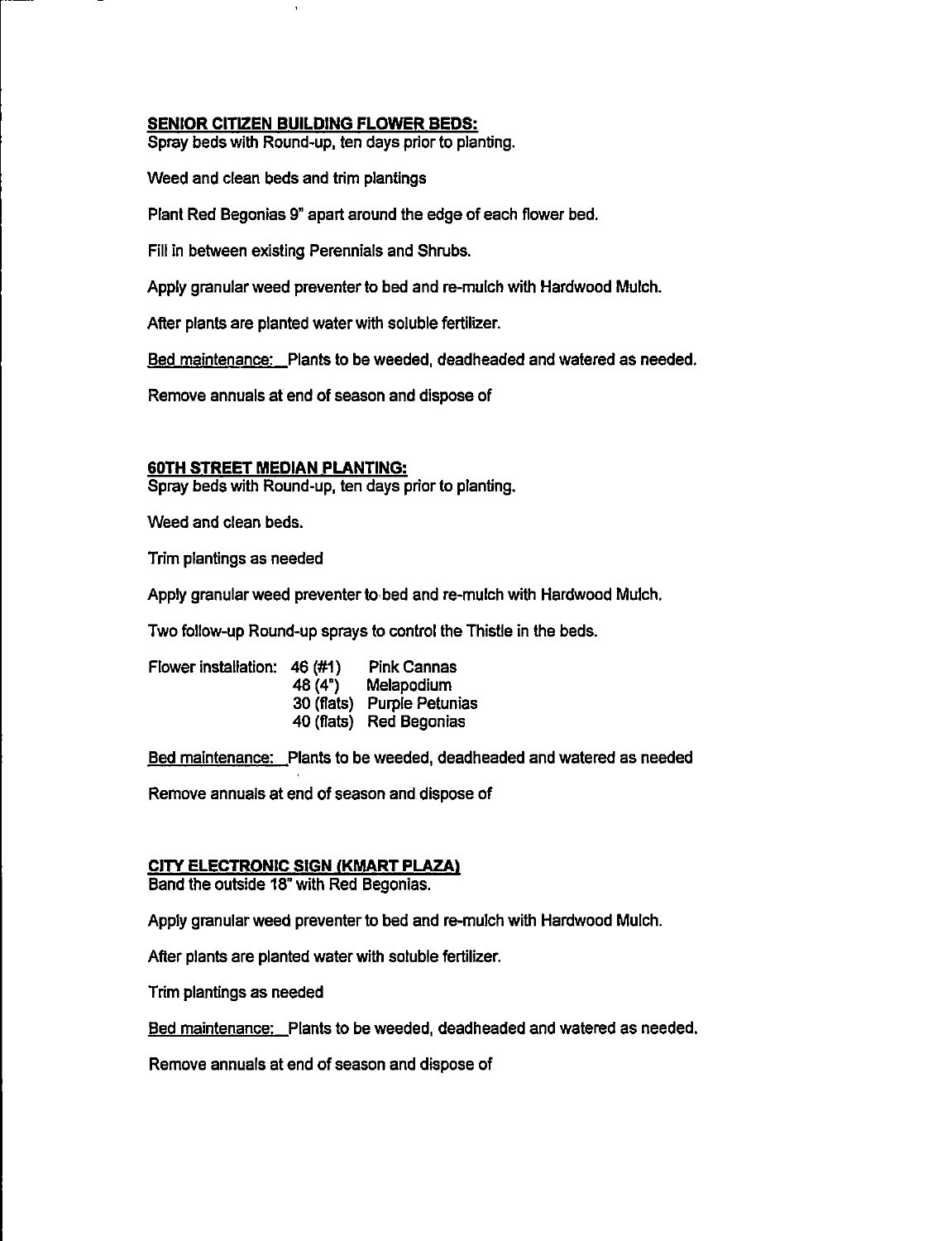## SENIOP GELERISM SUNDA DE TAGLE D'ORE E 2009.<br>Tray l'anti-mondiale de la de la conditat de la p

springing than basis in the changed

Production of the subsequence of the subsequent four conditions

critined new algebra. In this region served by the

if an in clock final day risk in a long bad of thirds living basiving in to yigok.

administratutios dievantu linguae lingua sete

document to thing and the virtual creation of the state view may be needed.

thread in this present it this is closedes sympath

un<u>ich eiteren Weblan PLanting.</u><br>Solen Hods wir eithicher Litis aufsigen interneting.

aries, resolu brit, belo

bebaen as edition mail

- 小田 more weer preview of bed or about in 可 proven in the child

unadient is in effective thun of eye in let-brook queen the

おいかのみ食べても、あっかぶ曲がっていい。 inguitings felt in  $\sim$   $\sim$   $\sim$   $\sim$ 机钢合的化件 机倒 仔 Summas RollBayHidm

Distribution of the mail of the weed of the state of the state in the control of the control of the control of

TO DEOGREE UNIC LE BROS TE DAM TRIPISMATE BUISTALLY

## CITY ELECTRONIC SIGN INMARC PLAZA:

ability construction and premier in the country of telephone Migration of ten-

in search eighter interviews better glass into the test to

**BUT SHATING HOLDS: LLC (MET)** 

Banseline have the construction of the consequence in the legion of the consequent

The main and areas of the tradition of the manufacturer.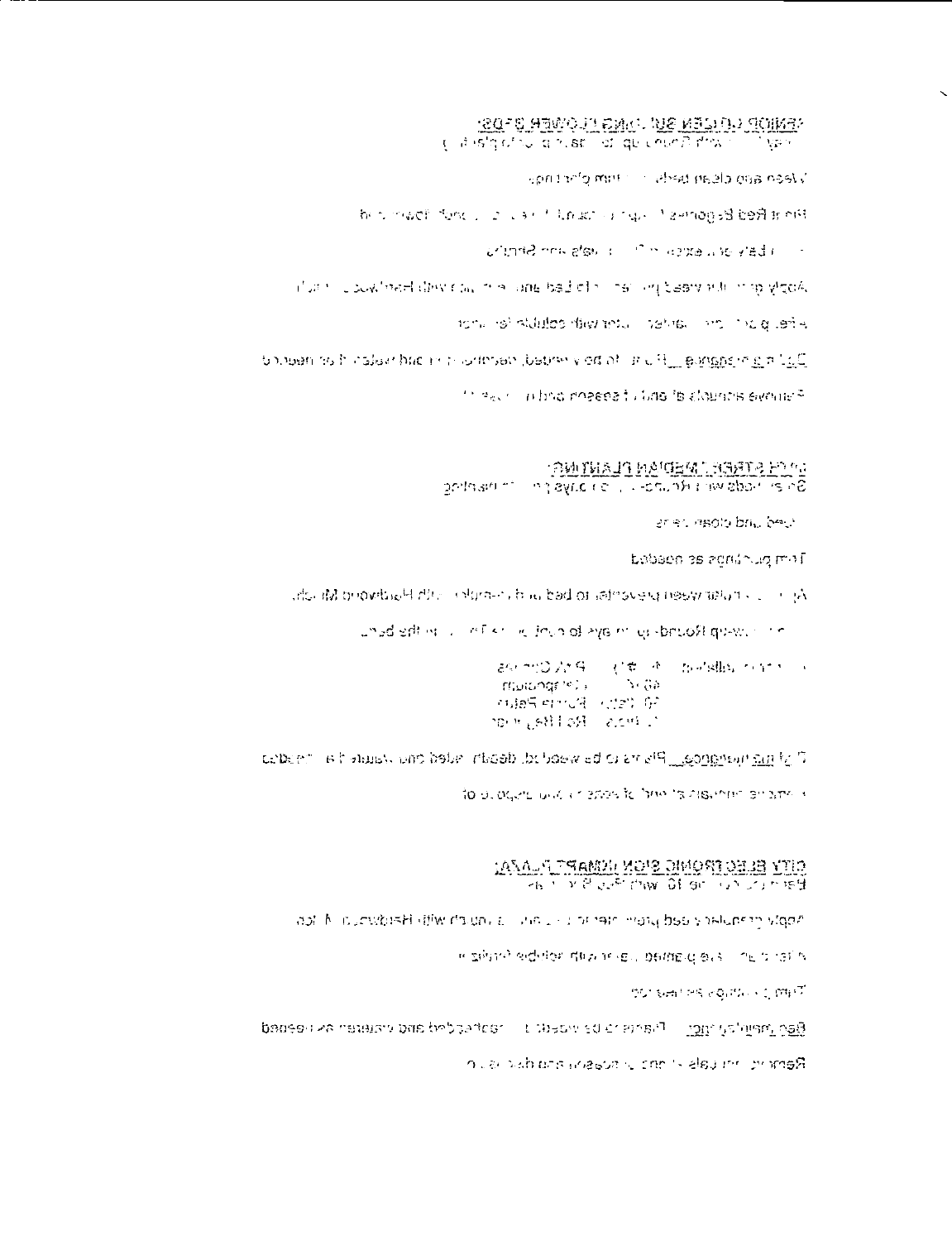#### TENNIS COURTS (THREE DESIGNATED BEDS):

Spray beds with Round-up, ten days prior to planting.

Weed and clean beds.

Apply granular weed preventer to bed and re-mulch with Hardwood Mulch.

**Plant Dwarf yellow Marigolds** 

After plants are planted water with soluble fertilizer.

Trim plantings prior to flower planting

Bed maintenance: Plants to be weeded, deadheaded and watered as needed.

Remove annuals at end of season and dispose of

#### THREE BEDS AT ROSEMAR ROAD: (TWO AT JACKSON AND ONE AT MCDONOUGH PARK)

Spray beds with Round-up, ten days prior to planting.

Weed and clean beds.

Trim plantings prior to flower planting

Apply granular weed preventer to bed and re-mulch with Hardwood Mulch.

Plant Dwarf yellow Marigolds

After plants are planted water with soluble fertilizer.

Bed maintenance: Plants to be weeded, trimmed and watered as needed.

Remove annuals at end of season and dispose of

#### **JACKSON PARK ENTRY BED:**

Weed and clean beds.

Trim plantings prior to flower planting

Apply granular weed preventer to bed and re-mulch with Hardwood Mulch.

Plant Dwarf yellow Marigolds

After plants are planted water with soluble fertilizer.

Bed maintenance: Plants to be weeded, deadheaded and watered as needed.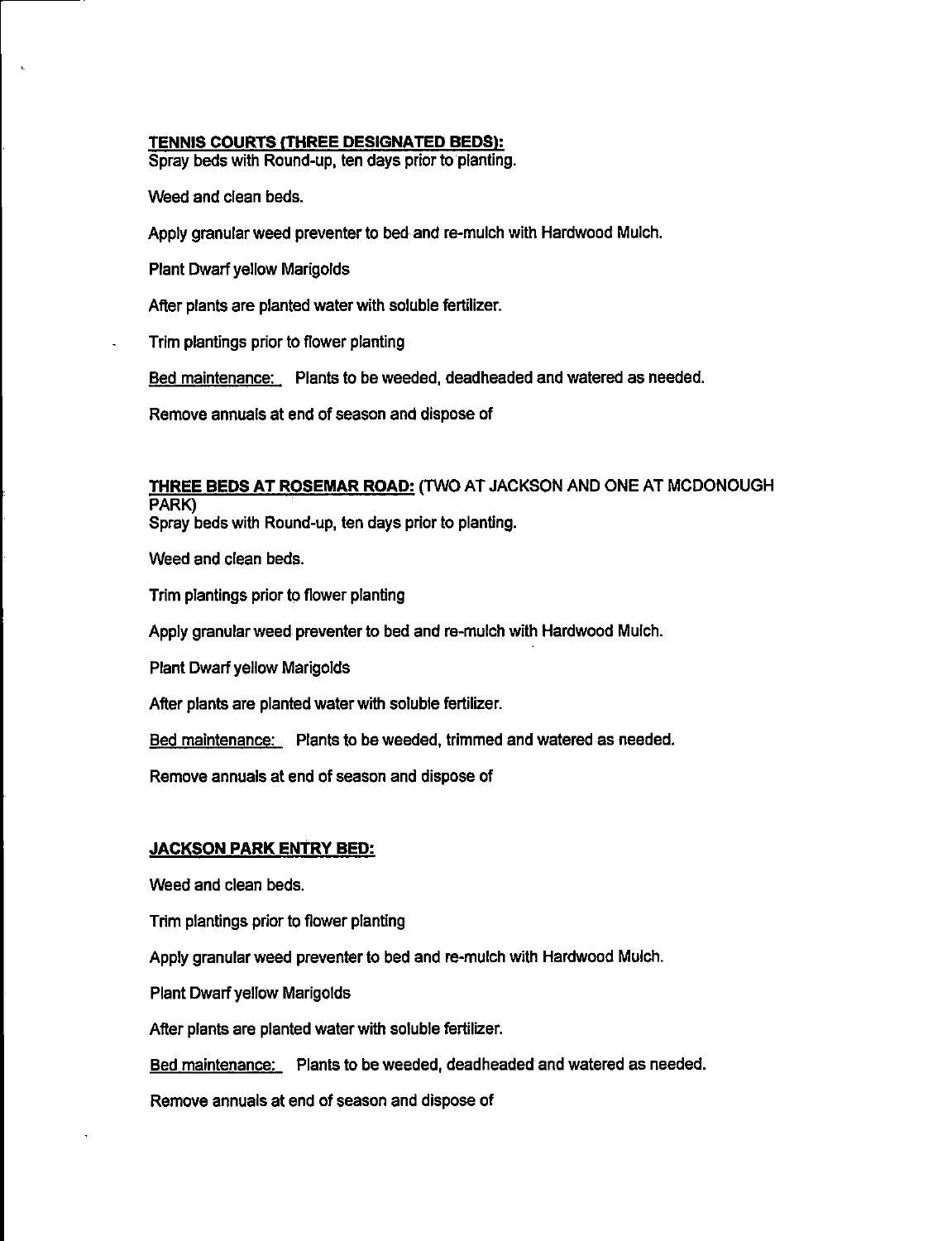## **TREES CONFIDERS TO SEE OF THE EXAMPT**<br>The book of the second in the second with the second second second second second second second second second second second second second second second second second second second seco

abed and plans besit

Apply a car reff the days for under a ratch with Her tails and rea-

andrights worky have their

la dineñako cizaña i tositi unstriolisisti e diteli."

gminklik as conditions constagio certi

Beaugaines incess. Plants to the model is the restricted of whole complete

To believe universe to brill te effective sympath

#### LANDE BEER ITALIE EGGAL AND THE WILL AND STANDARD TALE OF STREET  $12.56$

thin, alle or long ayelo not lou-baucht duy eung veralt

abrill needs and heew!

profession and the more representation

Robert Carlos Lens Ranchen and Dacidio (Hoshik) audientificate vidaA

adhibilef1 wolls« het/C trule,

After plann are planted water this sofult a links are

Bedinamenance Plants to be wedden universition is there is nound.

To eapquilibities of and release and dispose of

#### <u>KIER ZEITNR XIAR MOGNOA.</u>

Vyced as 1 clean bear

phinald tells in or roning agrificed in T

ingent4, lungare. It ritro i dermise beis bed of teine ender belan tefner lie light?

able placed yellow Nail profession

method out for this lates built in the studio teri-

behearthe neto uniform to be weekend than evidence of the reschedus in the resolution

Religion particula of en 171 seguen and dispusan if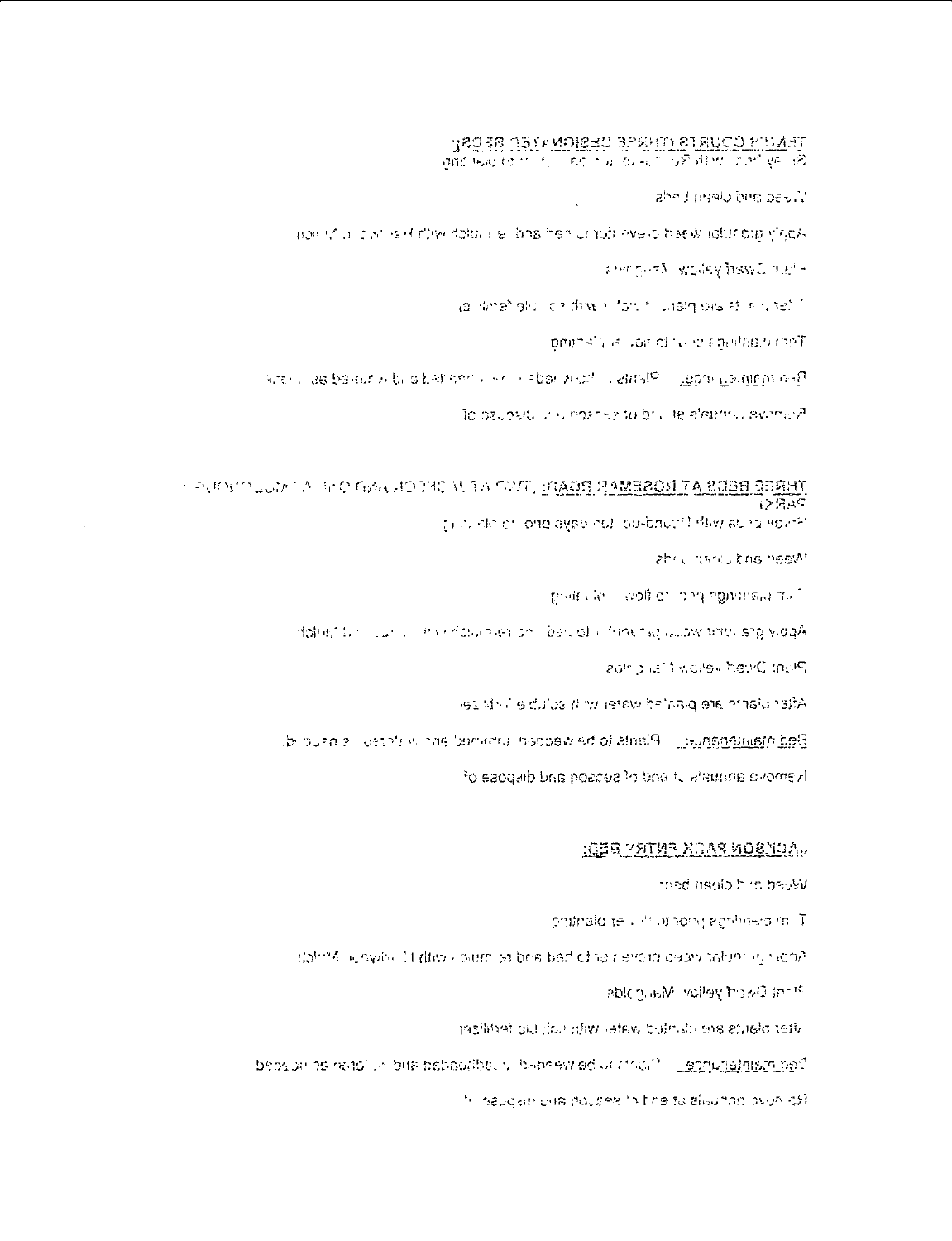#### **PARKS OFFICE TRAILER PLANTERS:**

Plant annual combinations of flowers

After plants are planted, water with soluble fertilizer

Box maintenance: Plants to be weeded, deadheaded and watered as needed.

Remove annuals at end of season and dispose of

#### CITY BUILDING: (29TH STREET)

Trim and clean all beds

Apply granular weed preventer to beds and re-mulch with Hardwood Mulch.

Plant Red Begonias around flagpole

Install annuals in existing planters

After plants are planted water with soluble fertilizer.

Bed maintenance: Plants to be weeded, deadheaded and watered as needed.

Remove annuals at end of season and dispose of

#### **FLOWER BOXES (17):**

Plant annual combinations of flowers

After plants are planted, water with soluble fertilizer

Box maintenance: Plants to be weeded, deadheaded and watered as needed.

Remove annuals at end of season and dispose of

#### **28TH STREET MEDIAN PLANTING:**

Spray beds with Round-up, ten days prior to planting.

Weed and clean beds.

Trim plantings as needed

Apply granular weed preventer to bed and re-mulch with Hardwood Mulch.

Flower installation: 30 (flats) Yellow Marigolds 30 (flats) Red Begonias

Bed maintenance: Plants to be weeded, deadheaded and watered as needed.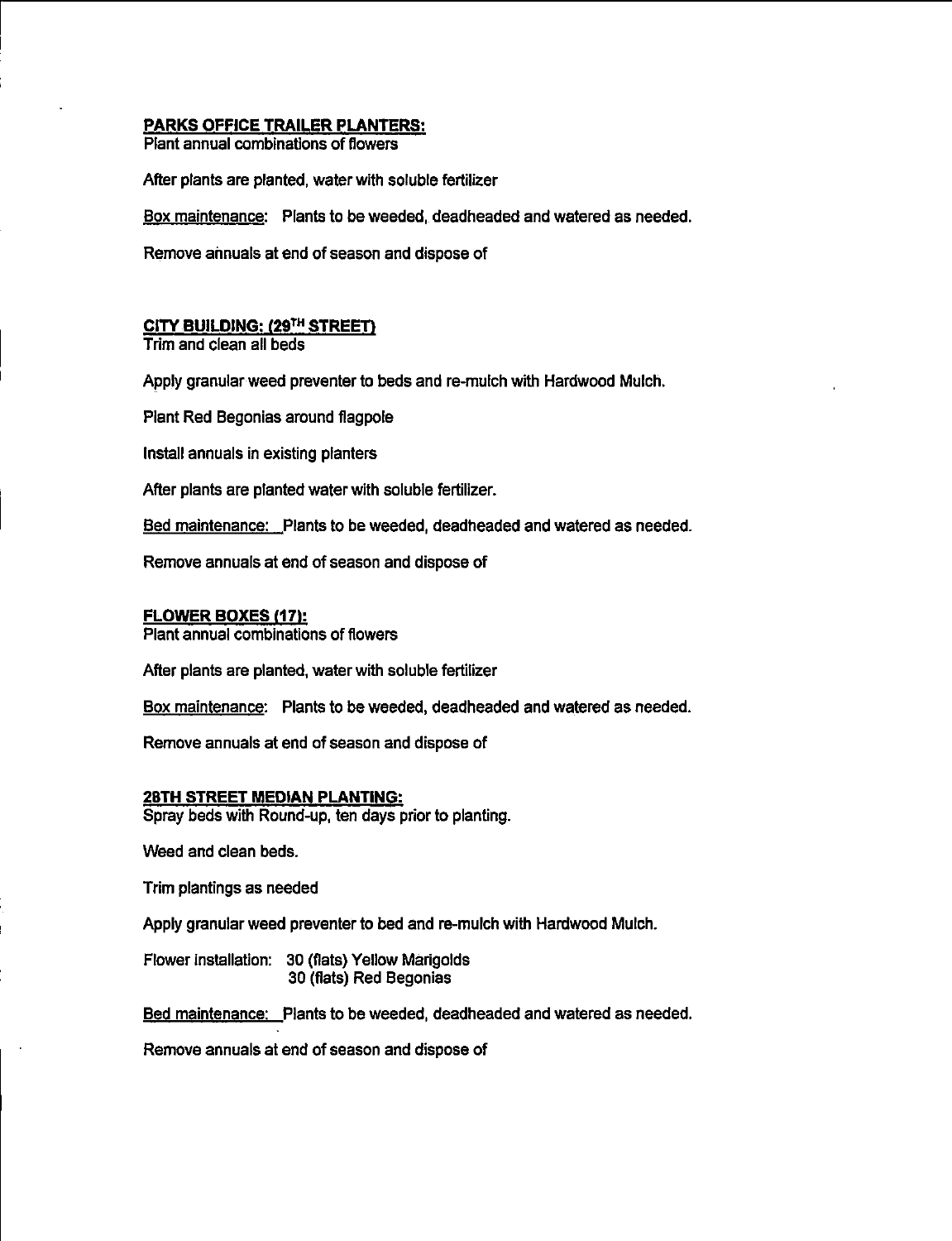## PARKS OFFICE TRAILER PLANTERS:<br>Part in calcomphantic of flowers

ha di herita arci plantati in adas with critical conte

Boy mention in get it is not be weeded, dead Hard and watered to hegoed.

Remove annuals at old it is a service to dispose of

Able translation weed preventing of the and re-marging help Medical Medicin

Plant Red Begoinas around flagged

In Joll and Lendrys of Ploudna flot, nl

testified are alanted visital in forduced fertilism

Deg manifested [1] Plants to the treaded opadlised bet a state include neden

to exceptione pourse to basits distance evering

FLOWER BOXES (IT):<br>Pichi annual combinetions of futures

After plants are proteined industrials dubte feminism

Box maintenaire, Piastra to be weeded deadly sold and watered as needed.

in deprivation is end of stasping in a domination

29TH STREET MEDIAN PLANTING.<br>Edison worker with Remote Conservation to complete

ched neelp bitclinar W

Thm biantirega as neved

Apply grandlar used preven at to bed and le-moret with light pulledual which.

pologinaM wollen' interests and fallence event. 30 Parti, Rou Segonas

fugures in manager, [PFF, is ha weeden loads loads and watched as needed.]

Remove amushs at one should should do books (1)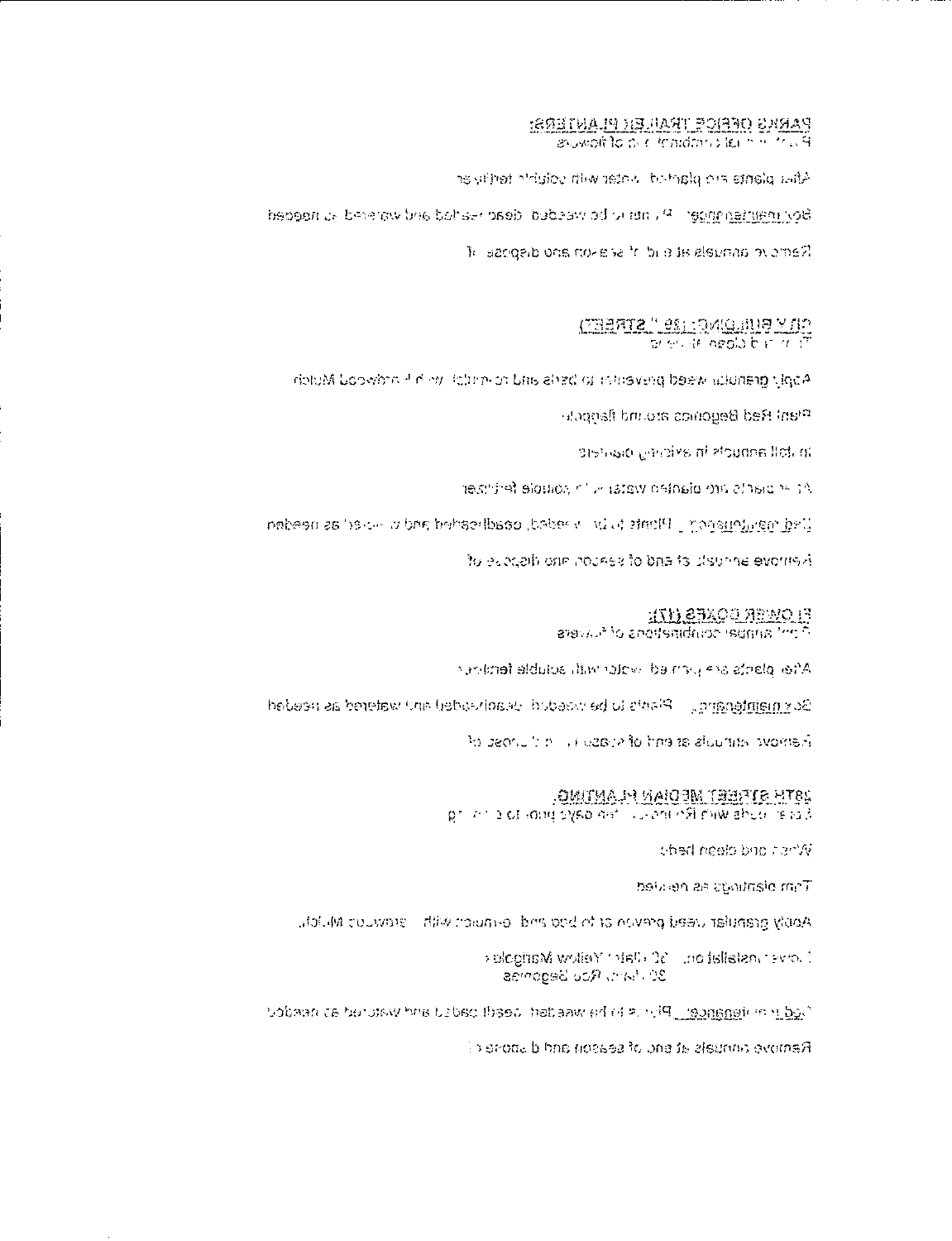#### **SPENCER PARK GAZEBO BEDS:**

Weed and clean beds. Trim plantings as needed. Apply granular weed preventer to bed and re-mulch with Hardwood Mulch. **Plant Red Begonias** After plants are planted water with soluble fertilizer. Bed maintenance: Plants to be weeded, deadheaded and watered as needed. Remove annuals at end of season and dispose of

#### **GOLDSTAR MEMORIAL:**

Weed and clean beds.

Trim plantings as needed.

Apply granular weed preventer to bed and re-mulch with Hardwood Mulch.

#### **LAKE BETSY PLANTER:**

Plant Dwarf yellow Marigolds After plants are planted, water with soluble fertilizer Plants to be weeded, deadheaded and watered as needed. Remove annuals at end of season and dispose of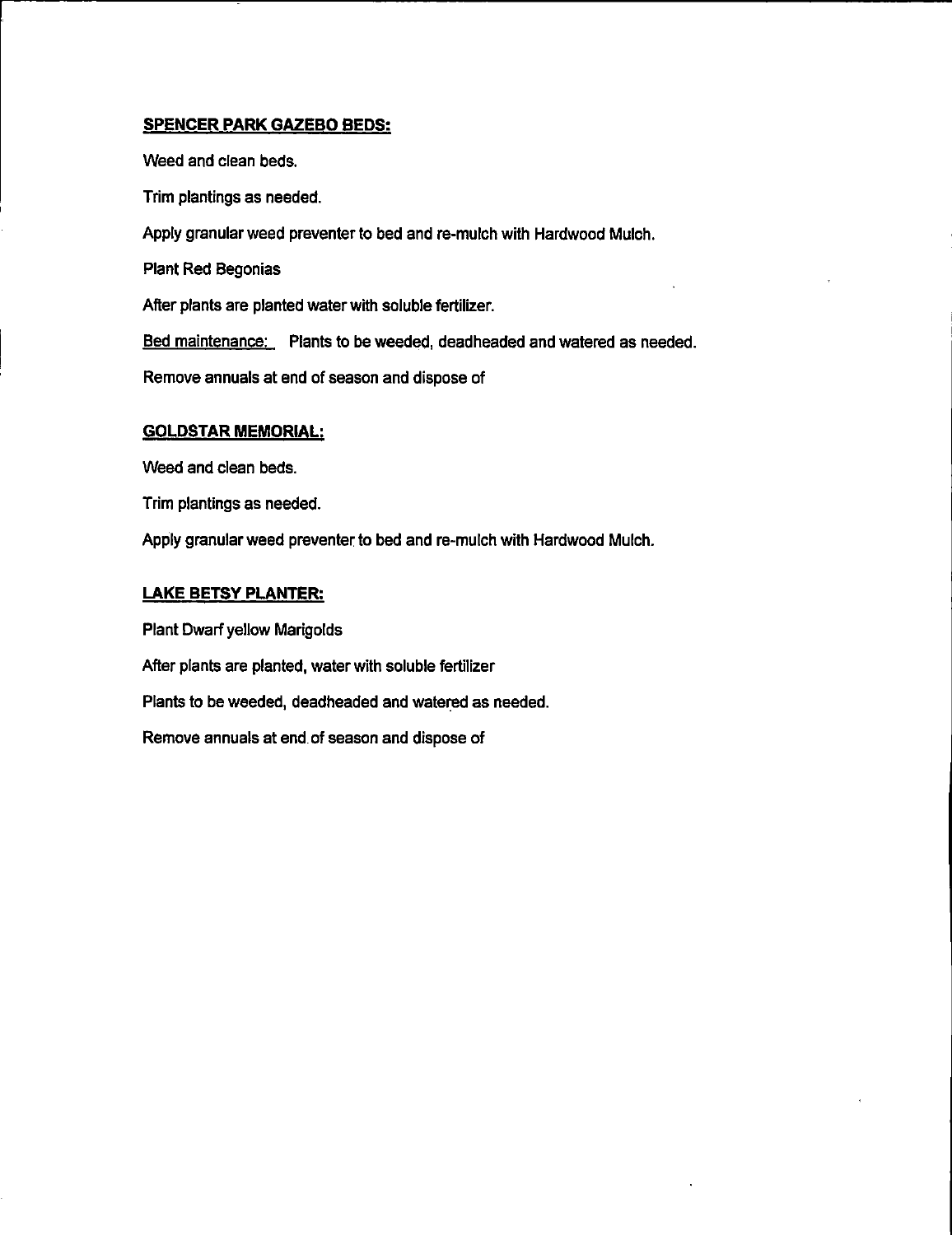$Total:$ 

**Watering Estimates (daily rate)** 

Total:  $\qquad \qquad$ 

 $\mathbf{L}$ 

## **FALL MAINTENANCE OPTIONS:**

CLEAN AND WEED ALL BEDS AND TRIM PLANTINGS

SPENCER PARK GAZEBO: \$<br>JACKSON TENNIS COURTS: \$ VIENNA CITY BUILDING: \$ **SENIOR CITIZEN BUILDING: \$** 

#### **Respectfully submitted:**

Company Name: Value of the Company Name:

Phone Number: 2008

**Contact Person: Contact Person:**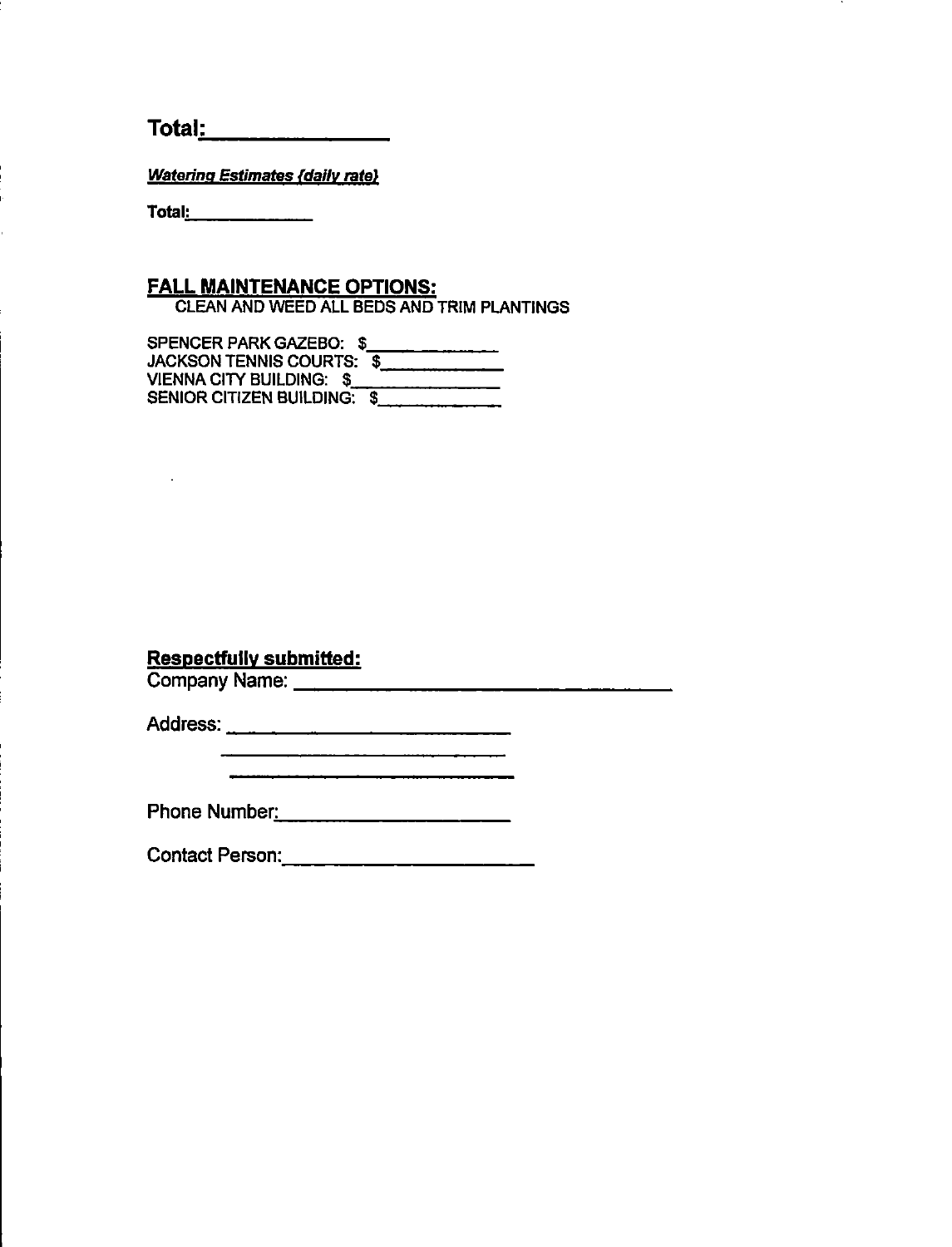|                                                |   |                                        | $\mathcal{A} = \mathcal{A} \cap \mathcal{X}$ |  |
|------------------------------------------------|---|----------------------------------------|----------------------------------------------|--|
| <b>A complete the complete of the complete</b> | . | about a play about the contract of the |                                              |  |

REEL PLAY & SAME TA DOUBLE

اللائم الأرامي.<br>- الأرام المستعمليات الحديث الما

EALL WANTEN AND CRIMINS

 $\sim 100$  km s  $^{-1}$ 

 $\sim$ 

ANDRA Component communications and Residents a such a commentary and the series of the series of the component of the Phone Maniser, Law of American American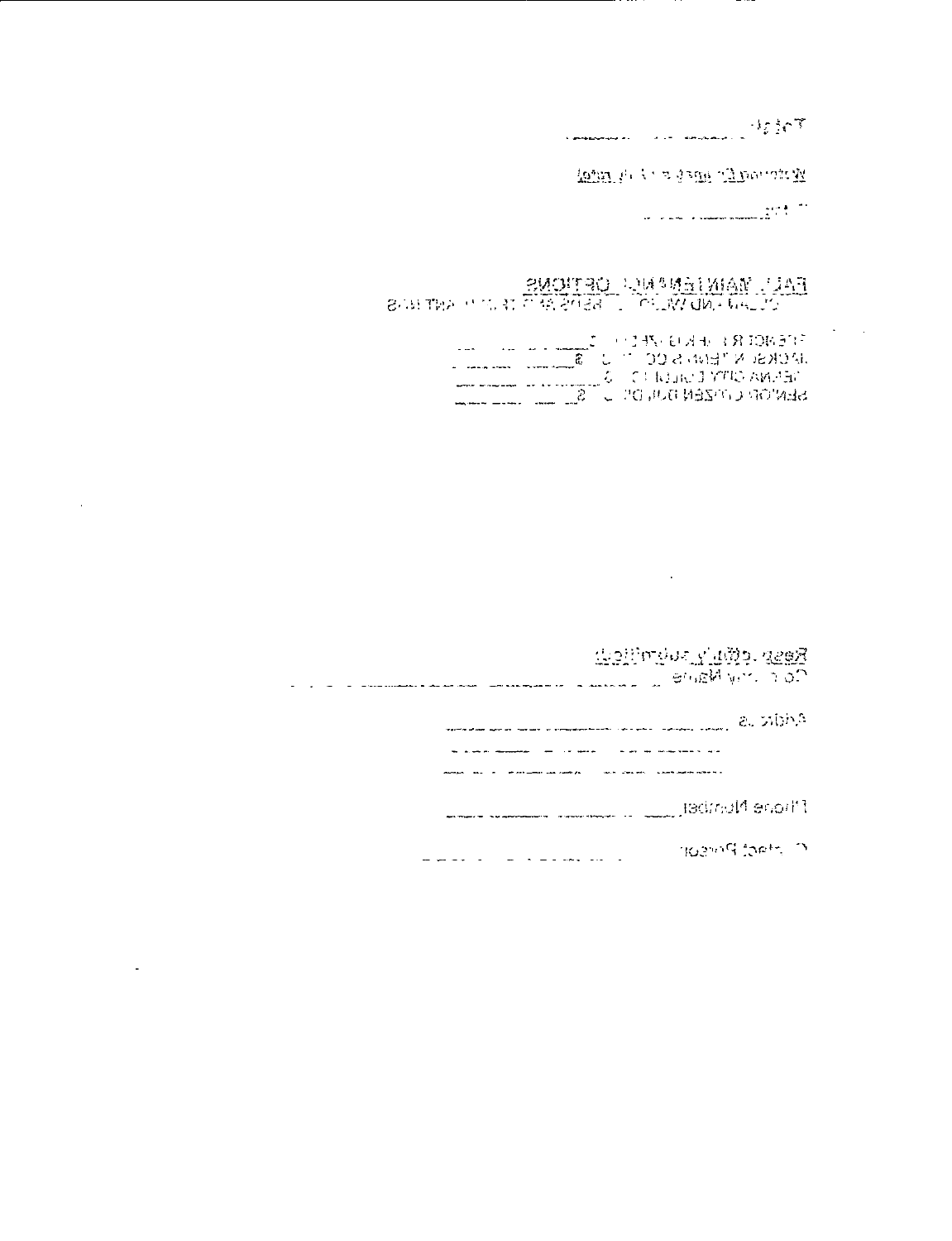## CITY OF VIENNA

# Memo

**To:** Mayor & Council

**From: Amy Roberts** 

Date: 02/24/2022

**Re:** Bid Recommendation

Sealed bids for the flower planting and maintenance and fall cleanup of the various areas of the city were opened on February 22, 2022 at 10:00am with the following results:

Scots Landscaping \$24,535.00

After careful review of the bid proposals, the recommendation for Council approval from the Budget & Finance Committee for the flower planting and maintenance and fall cleanup is:

Scots Landscaping \$24,535.00

**Funding the project**: Funding for this project will be from the City's General Fund line item 01-579-55-41, **pending Council approval**. Amount of a funding request will be for the entire project.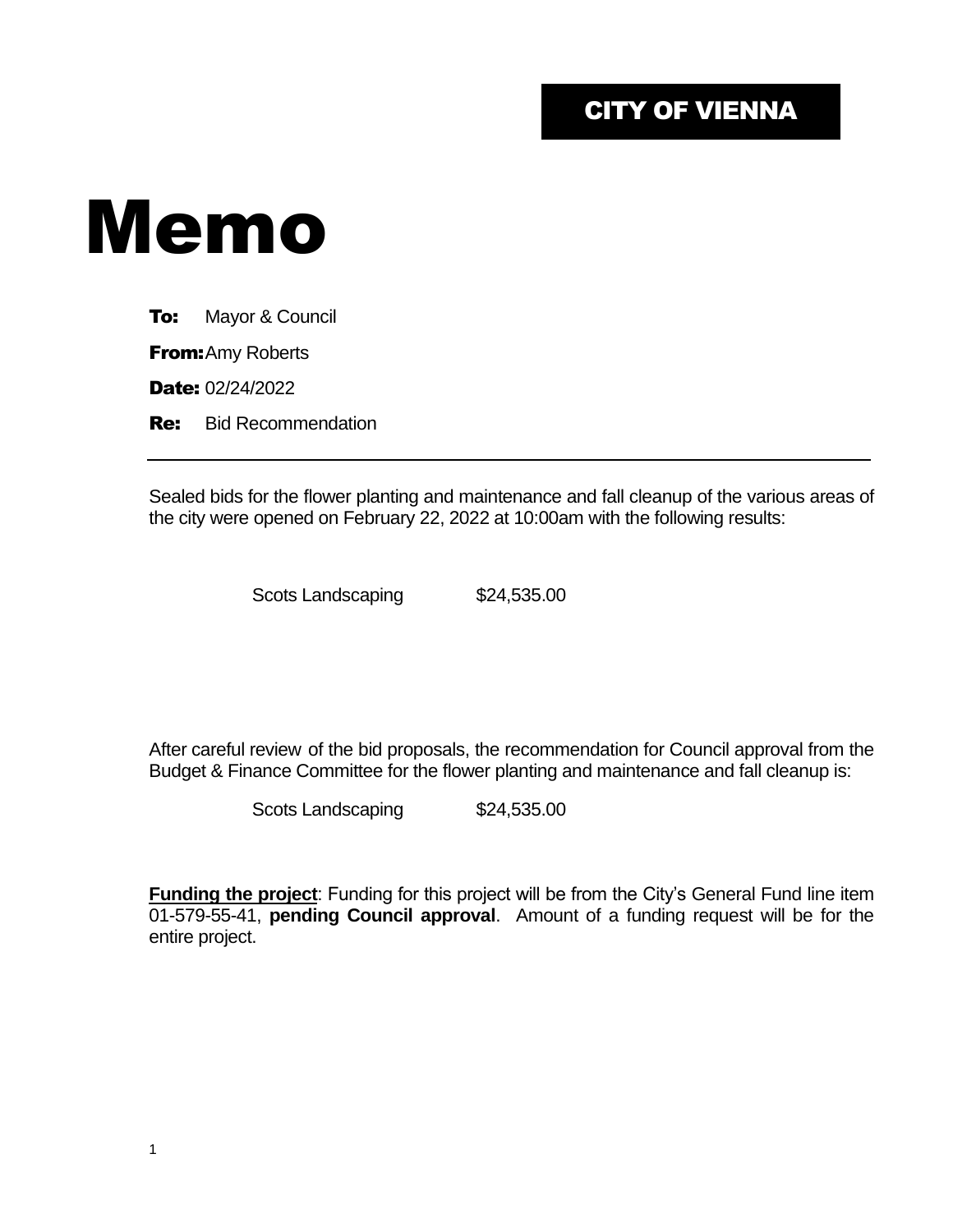## CITY OF VIENNA

# Memo

**To:** Mayor & Council

**From:** Amy Roberts

Date: 2/24/2022

**Re:** Bid Recommendation

Sealed bids for the financing of a 3/4 Ton GMC Sierra HD 2500 for the Park Department were opened on Tuesday, February 22, 2022, at 11:00 am with the following results:

|                              | Rate          | <b>Total Cost</b> |
|------------------------------|---------------|-------------------|
| <b>United Bank</b>           | $3yr - 2.49%$ | \$37,546.20       |
| <b>Country Roads Leasing</b> | $3yr - 1.88%$ | \$37,549.16       |
| Wesbanco                     | $3yr - 2.15%$ | \$38,078.00       |

After careful review of the bid proposals, the recommendation for Council approval from the Budget & Finance Committee for the financing of a 3/4 Ton GMC Sierra HD 2500 is:

United Bank 3yr – 2.49% \$37,546.20

**Funding the project**: Funding for this project is budgeted in the City's General Fund 01- 540-65-59.